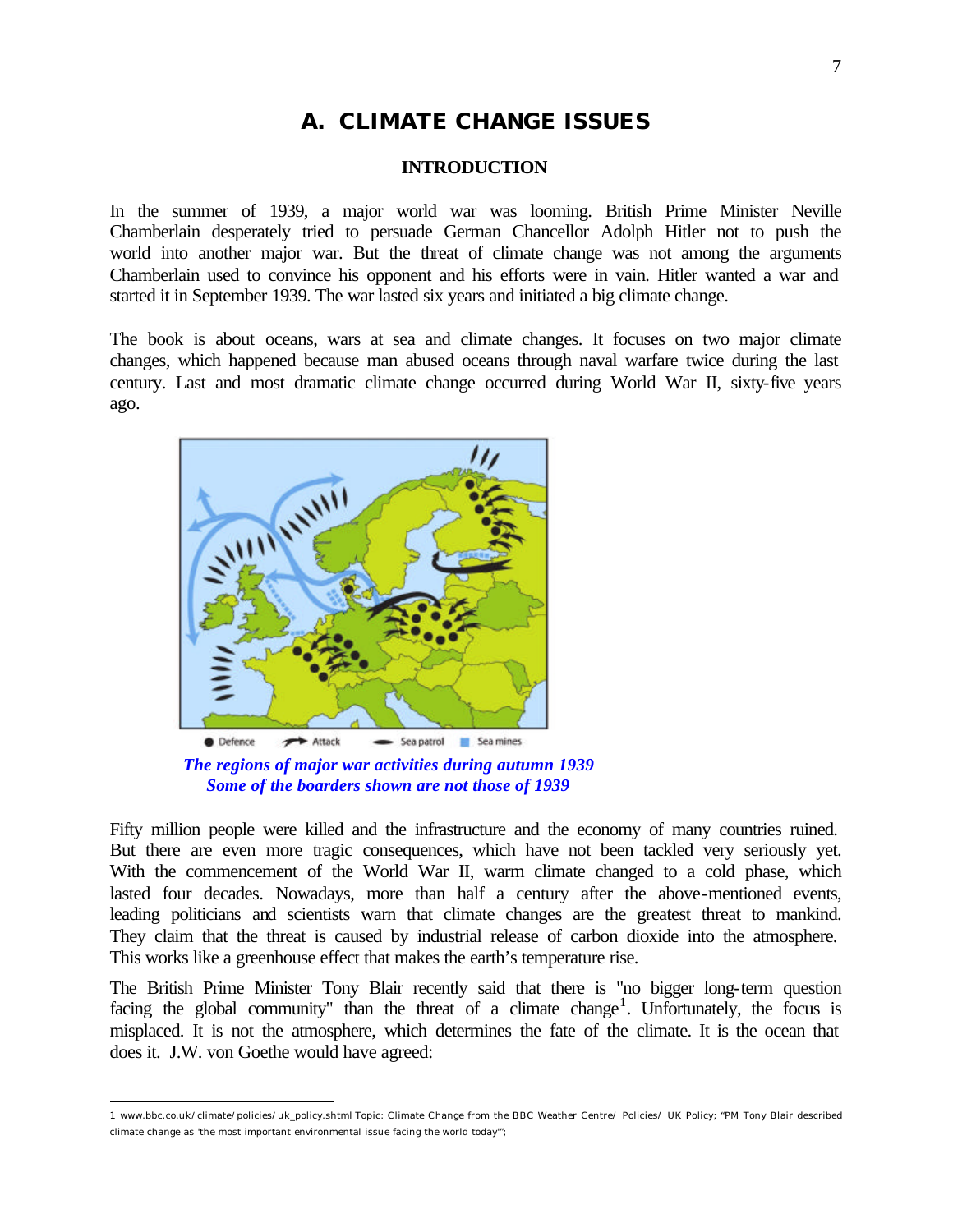## *Until one has experienced the sea around one, One has no idea of world and its relation to the world<sup>2</sup> .*

The war at sea caused a major climate change starting with 1918 and then another one after the end of 1939. If the oceans, as the driving force of the climate, had influenced scientific research since the early days of meteorology, 150 years ago, it would then have been possible to clearly stress that, at the advent of the two World Wars during the last century, extensive fighting at sea endangered the normal course of the climate.

How would the course of international conflicts have been managed if the world's leading statesmen of the  $20<sup>th</sup>$  century had been concerned with climatic changes due to the impact a war at sea could have had on the ocean and consequently on the climate? Could World War II have been prevented if global climate change had been as much a concern as today? Or would the leaders have tried to persuade warring navies to leave oceans and seas out of the conflict?

But no one had alerted the warring nations at any time over the last 150 years that going out on sea to fight a war would have an inevitable impact on the status of the oceans and, consequently, on the climate. In August 1939, no one demanded to Adolf Hitler, in strong diplomatic notes, to abstain from any military activities out in the oceans.

The inevitable happened. Within six months, the Second World War (WWII) commenced and Northern Europe was plunged into the coldest winter in more than 100 years. By mid-February 1940, Europe was in the grip of arctic conditions that had not been experienced since the Little Ice Age, in the 18th/19<sup>th</sup> century. And neither the scientific community nor the political leaders had any idea about the link between war and arctic temperature conditions.



It is an irony that Adolf Hitler's deputy, Field Marshal Herman Goering<sup>3</sup>, in a speech designed to boost the morale of the German population, which was striving to overcome the unbelievable

 $\overline{a}$ 2 Johann - Wolfgang v. Goethe , 1749-1832, "Italian Voyage", 1787;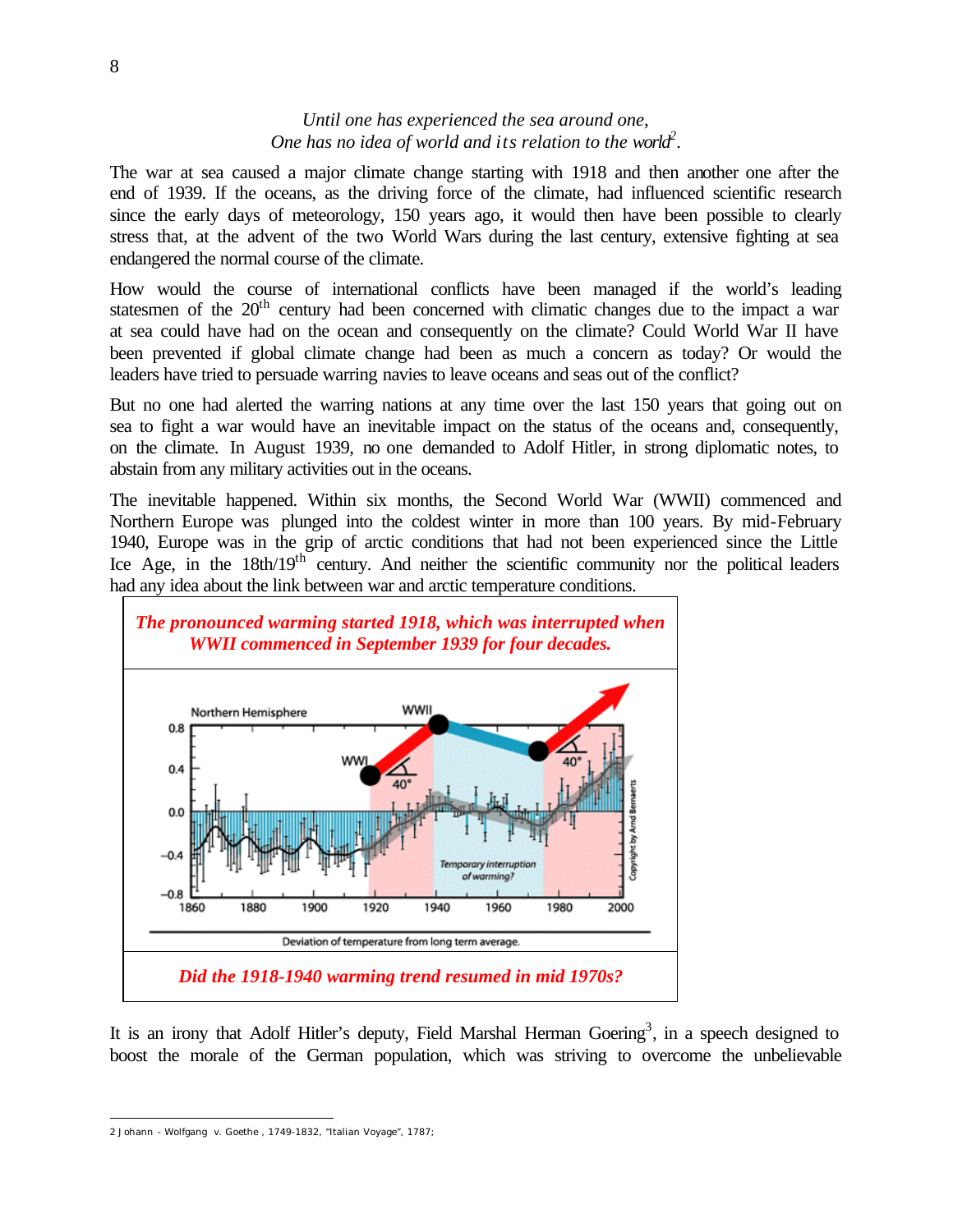hardship of a cold and snowy winter, could get away with the statement he made on the  $15<sup>th</sup>$  of February 1940:

> *Nature is still more powerful than man. I can fight man but I cannot fight nature when I lack the means to carry out such battle. We did not ask for ice, snow and cold – A higher power sent it to us.<sup>4</sup>*

How wrong was Herman Goering! He,  $\beta$  Global Temperature Adolf Hitler and the German Reich were alone responsible  $\frac{10.7}{200}$  (www. 1940) for the sudden transformation of both regional and  $\frac{10.6^{\circ}}{0.6^{\circ}}$  worming global climate. While the war continued for five more years and  $\begin{bmatrix} 0.5^{\circ} \\ 0.4^{\circ} \end{bmatrix}$  www. the war at sea turned global after Japan's attack on Pearl  $\begin{bmatrix} 0.4^{\circ} \\ 0.3^{\circ} \end{bmatrix}$  Harbour, in December 1941, it did not only generate three  $\frac{1}{2}$  extreme cold winters in Europe but also generated four decades  $\sqrt{\frac{1}{1918}}$  (www. of cold that lasted from 1940 to the early 1980s. This happened after an extensive series of devastating naval activities in the 1880 1920 1940 1980 | Atlantic and Pacific regions.

A major climatic implication in oceanic  $\frac{1933}{1918}$  affairs already started with the development and use of screw-  $\mathbb{R}$   $\Lambda$   $\Lambda$  driven steam and motor vessels in the mid 19<sup>th</sup> century. For  $\left[\sqrt[2]{\sqrt{3}}\right]$  almost a century, 10,000 vessels criss-crossed the seas, travelling more than 10,000,000 nautical miles every day. It can be logically assumed that, over the years, each ship cruising Temp Anomaly (°C) syears Mean through the seas will force more heat into the sea than out of it. The more heat the oceans hold, the warmer the atmosphere gets.

 $\overline{a}$ 

U.S. A. Temperature

But this simple fact had not been given any serious attention by the scientific community until recently. This book aims to raising the issue while concentrating on the two wars at sea, from 1914 to 1918 and from 1939 to 1945, when seas and oceans were turned into battlegrounds and huge water areas were turned upside-down by naval vessels and by activities such as shooting, aerial bombing, torpedoing merchant vessels, sea mining, and depth charging of submarines.

"Everything is maintained through water!" says Goethe in his drama, Faust II. Understanding global nature in this way needs to be also reflected in the field of climate research and in any definition on climate. Goethe would certainly have agreed with the definition on climate as the continuation of the ocean by other means<sup>5</sup>. In this book you will find facts, circumstances and evidence about the impact of naval warfare on modern climate.

The facts presented aim to leading the way to a new thinking on climate, based on the conviction that only the one who is able to feel the eternal power the oceans have on our global nature affairs



<sup>3</sup> Hermann Goering a celebrated WWI air fighter pilot joined the Nazi movement as early as 1923 and became head of Germany's armed forces in 1938. The following year he officially became Hitler's deputy and legal heir. After WWII commenced Goering was placed in charge of the Luftwaffe. In 1946 he was found guilty at the Nuremberg War Crimes Trail;

<sup>4</sup> Herman Goering in a speech in Berlin on the 15th of February 1940; reported by The New York Times, on the 16th of February 1940;

<sup>5</sup> See: Arnd Bernaerts, Letter to Editor, NATURE, Volume 360, 26 November 1992, page 292;

Arnd Bernaerts, "Legal Means for Understanding the Marine and Climatic Change Issue", in: Thomas A. Mensah (ed.), Ocean Governance: Strategies and Approaches for the 21st Century, Honolulu 1994, pp. 157f;